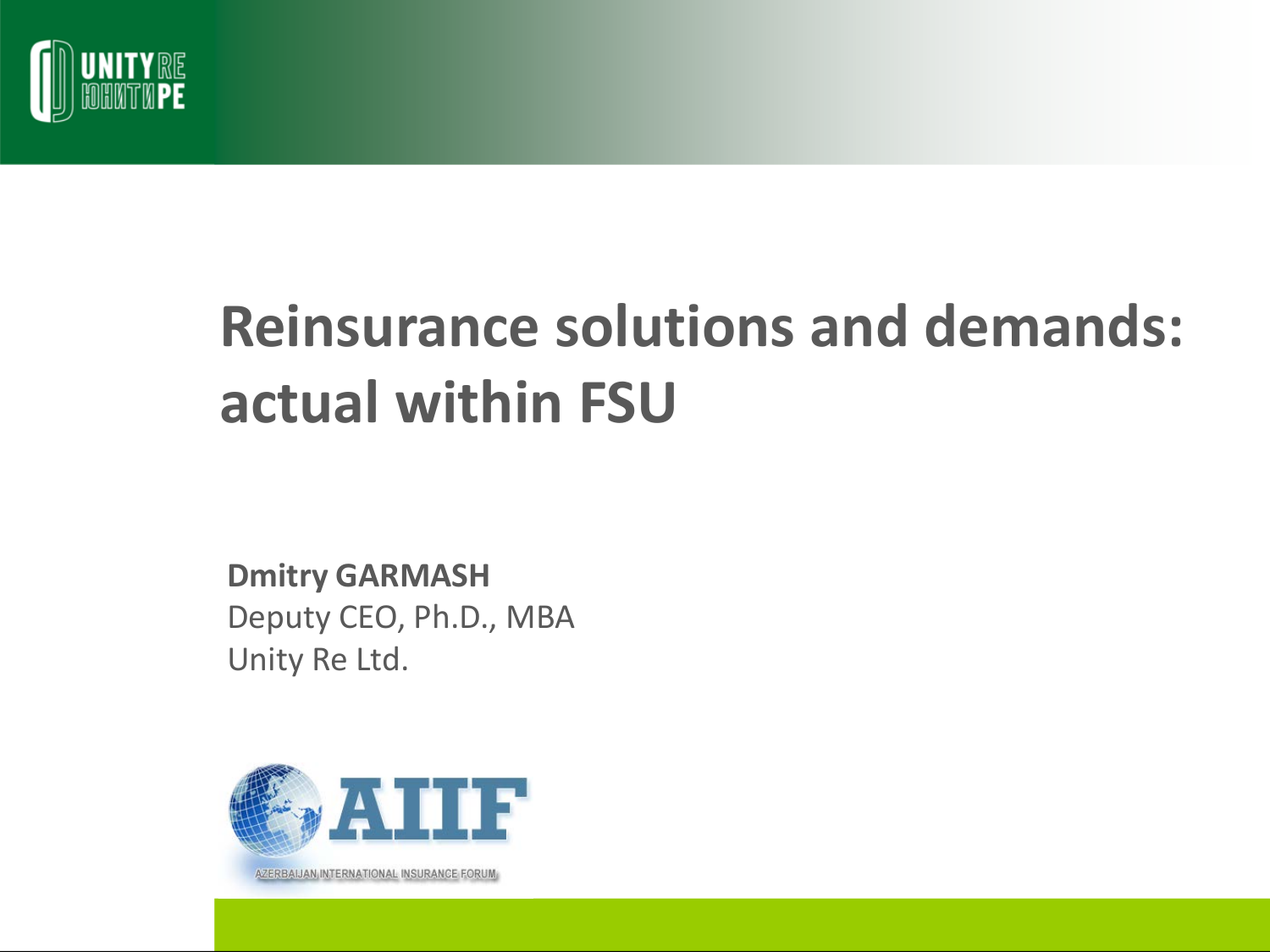

#### **Non-life primary markets**

|                |                | m EUR<br>2012            | m EUR<br>2011 | <b>GR</b><br>%    |
|----------------|----------------|--------------------------|---------------|-------------------|
| $\mathbf 1$    | <b>Russia</b>  | 18774                    | 15 0 93       | 24,38             |
| $\overline{2}$ | Ukraine        | 1869                     | 2073          | $-9,85$           |
| $\overline{3}$ | Kazakhstan     | 927                      | 876           | 5,79              |
| $\overline{4}$ | <b>Belarus</b> | 364                      | 209           | 74,06             |
| 5              | Azerbaijan     | 295                      | 187           | 57,46             |
| 6              | Georgia        | 226                      | 141           | 60,14             |
| $\overline{7}$ | Uzbekistan     | 109                      | 95            | 14,74             |
| 8              | Moldova        | 65                       | 58            | 13,67             |
| 9              | Turkmenistan   | $\overline{\phantom{0}}$ | 46            | $\qquad \qquad -$ |
| 10             | Armenia        | 37                       | 34            | 8,82              |
| 11             | Tajikistan     | 26                       | 20            | 30                |
| 12             | Kyrgyzstan     | 16                       | 12            | 33,3              |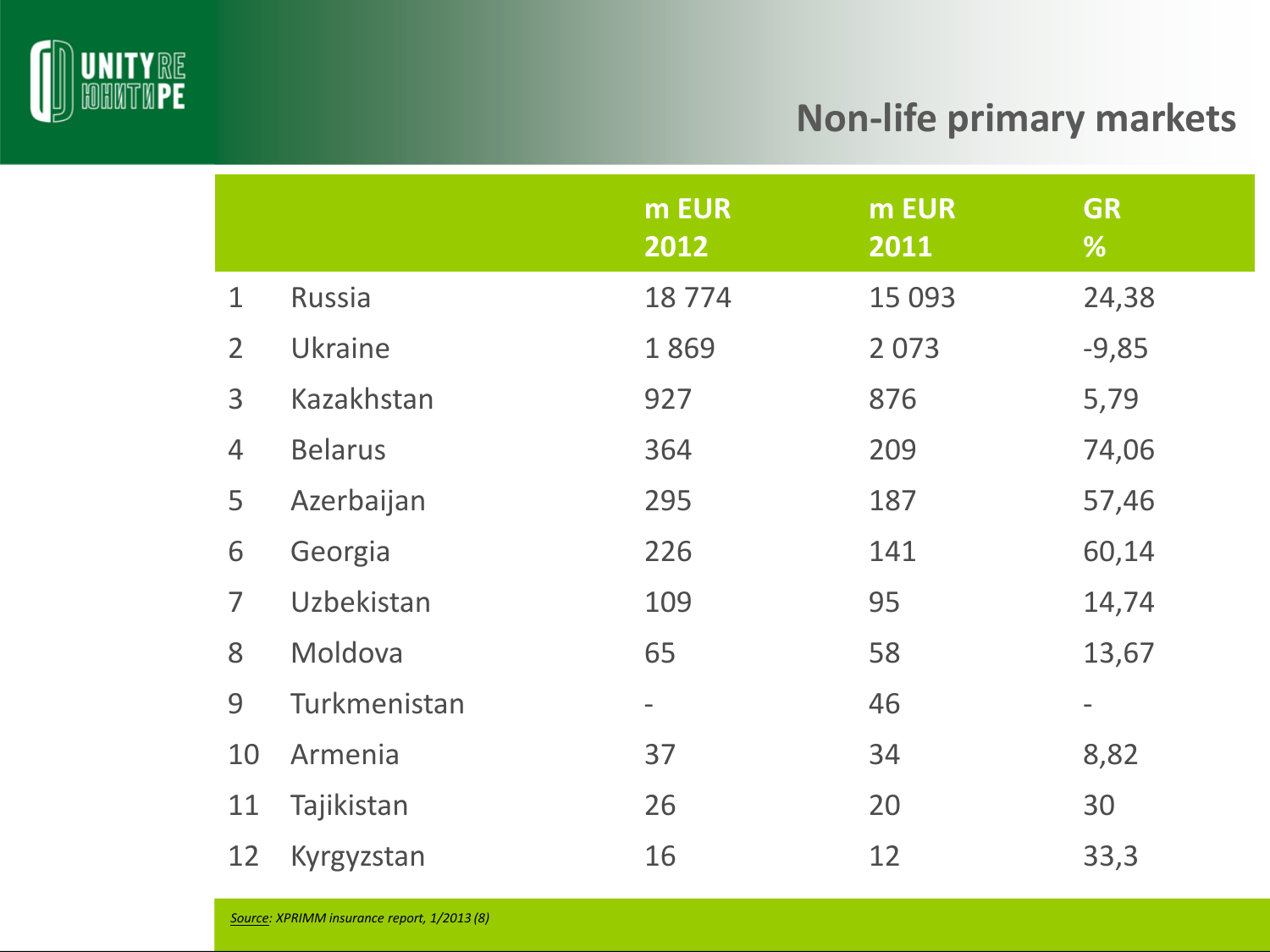

## **Market players non-life**

|                |                | <b>Number</b><br>of insurance<br>companies |
|----------------|----------------|--------------------------------------------|
| $\mathbf{1}$   | <b>Russia</b>  | 418                                        |
| $\overline{2}$ | <b>Ukraine</b> | 355                                        |
| 3              | Kazakhstan     | 35                                         |
| 4              | <b>Belarus</b> | 20                                         |
| 5              | Azerbaijan     | 28                                         |
| 6              | Georgia        | 15                                         |
| $\overline{7}$ | Uzbekistan     | 34                                         |
| 8              | Moldova        | 24                                         |
| 9              | Turkmenistan   | $\mathbf{1}$                               |
| 10             | Armenia        | 7                                          |
| 11             | Tajikistan     | 16                                         |
| 12             | Kyrgyzstan     | 14                                         |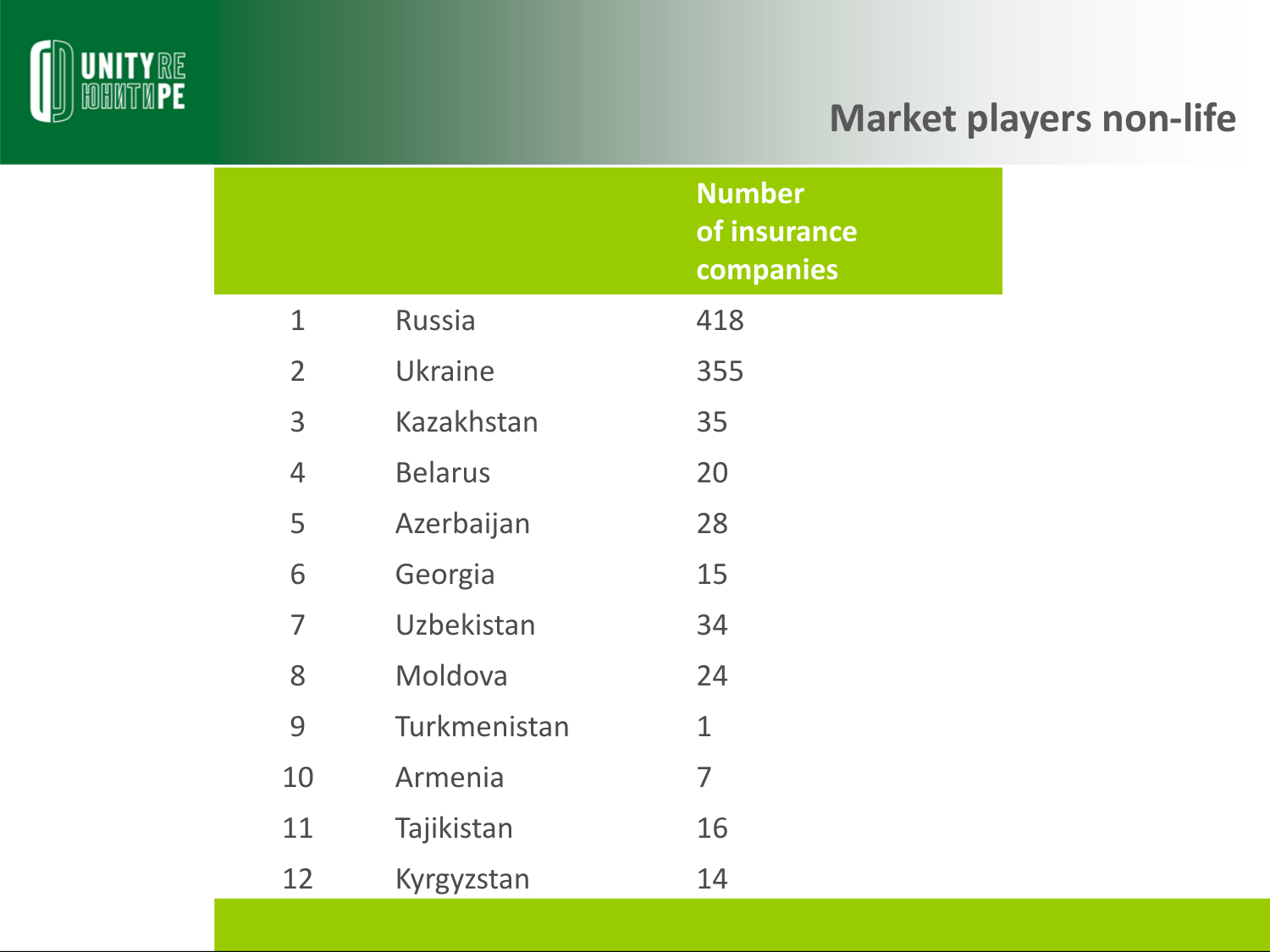

### **Outward reinsurance non-life**

|                |                | Primary non-life 2012,<br>m EUR | Outward R/I 2012<br>m EUR |
|----------------|----------------|---------------------------------|---------------------------|
| $\mathbf{1}$   | <b>Russia</b>  | 18774                           | 2 7 8 5                   |
| $\overline{2}$ | Ukraine        | 1869                            | 235                       |
| 3              | Kazakhstan     | 927                             | 335                       |
| $\overline{4}$ | <b>Belarus</b> | 364                             | 10?                       |
| 5              | Azerbaijan     | 295                             | 42?                       |
| 6              | Georgia        | 226                             | 18?                       |
| 7              | Uzbekistan     | 109                             | 35?                       |
| 8              | Moldova        | 65                              | 14?                       |
| 9              | Turkmenistan   | $\qquad \qquad \blacksquare$    |                           |
| 10             | Armenia        | 37                              |                           |
| 11             | Tajikistan     | 26                              |                           |
| 12             | Kyrgyzstan     | 16                              |                           |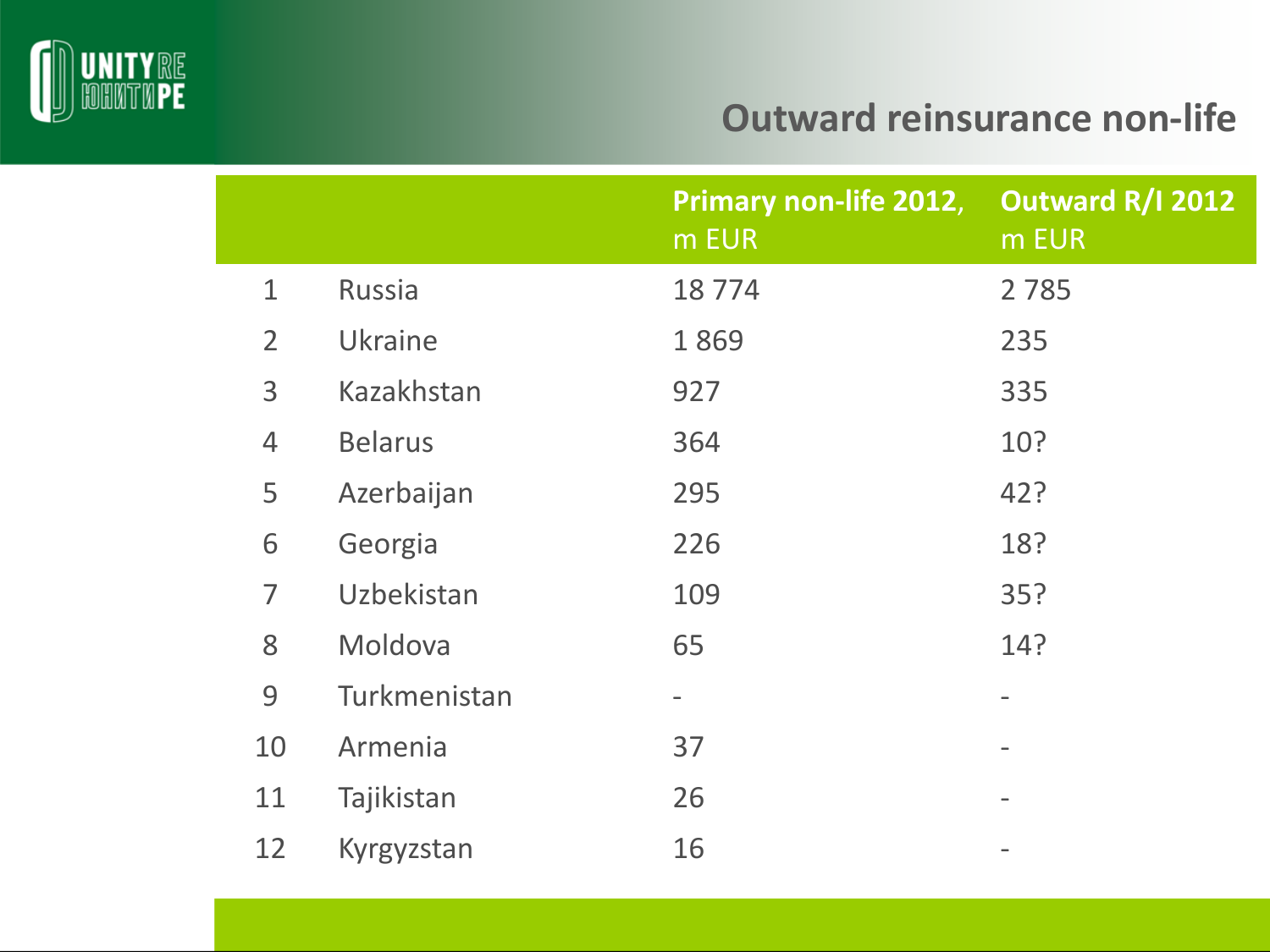

### **Position of the region**

- Total primary non-life GWP 2012 = 22,7 bln EUR
- Average annual growth  $= 28,4%$
- Total outward reinsurance  $2012 = 3.5$  bln EUR
- Just roughly 2% of world (re)insurance market
- Clients' field = 1 000 companies
- Rough split of risk/non-risk =  $60/40$
- Indisputable core = Russian Federation
- Key LOBs = Motor + MTPL + Mandatory lines + Property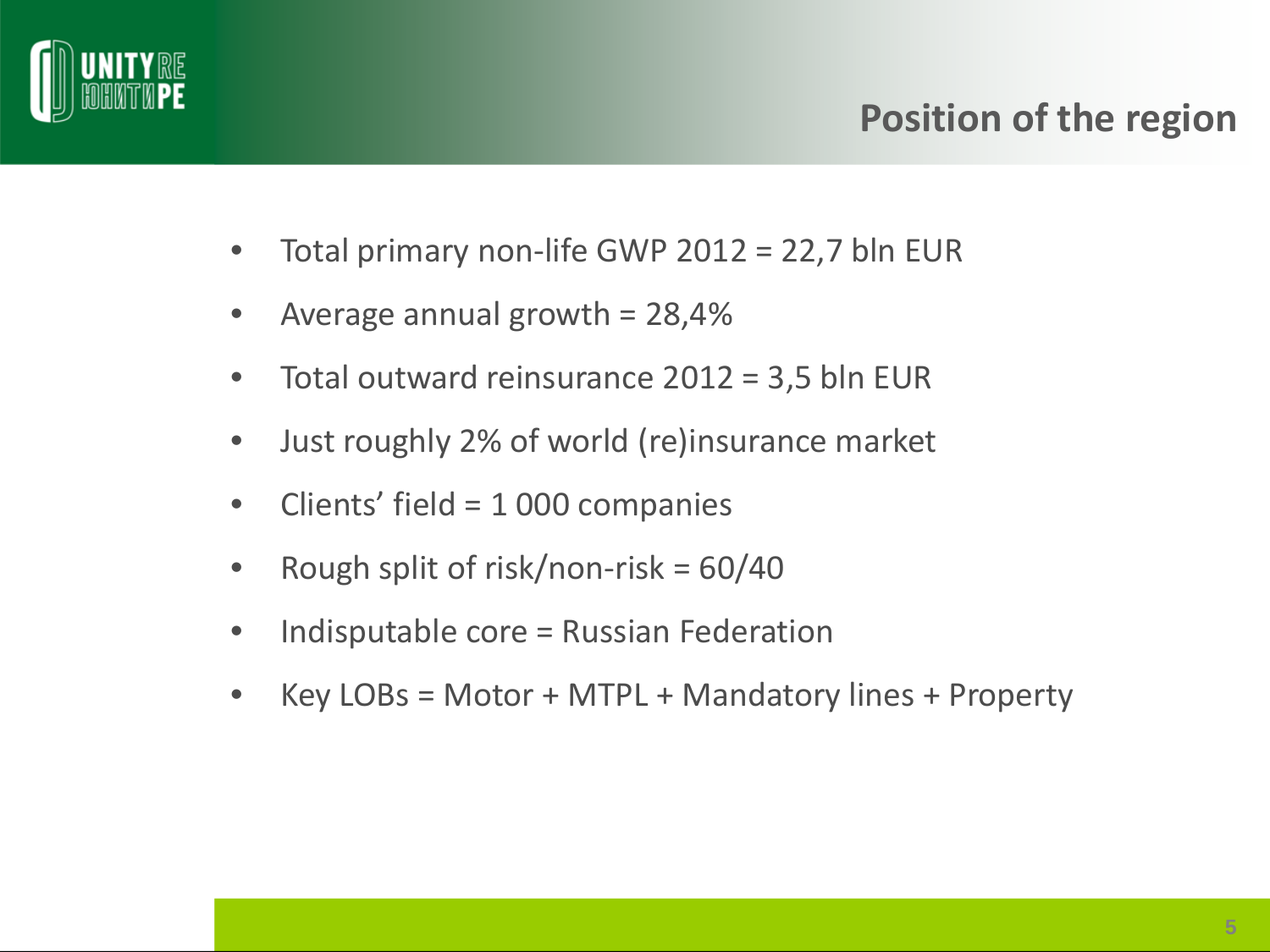

## **Specials of the region**

- No binding to a world insurance cycle locally!
- Descending rates & dumping
- Unified group of foreign reinsurers, leaders
- Historically tight relationship with Russia
- Market consolidation  $\rightarrow$  significant quality & expertise upgrade
- Disproportional development of fac and treaty
- CAT-exposure in place however with underdeveloped models
- Very differentiated state regulation
- Still huge difference between Gross & Net capacity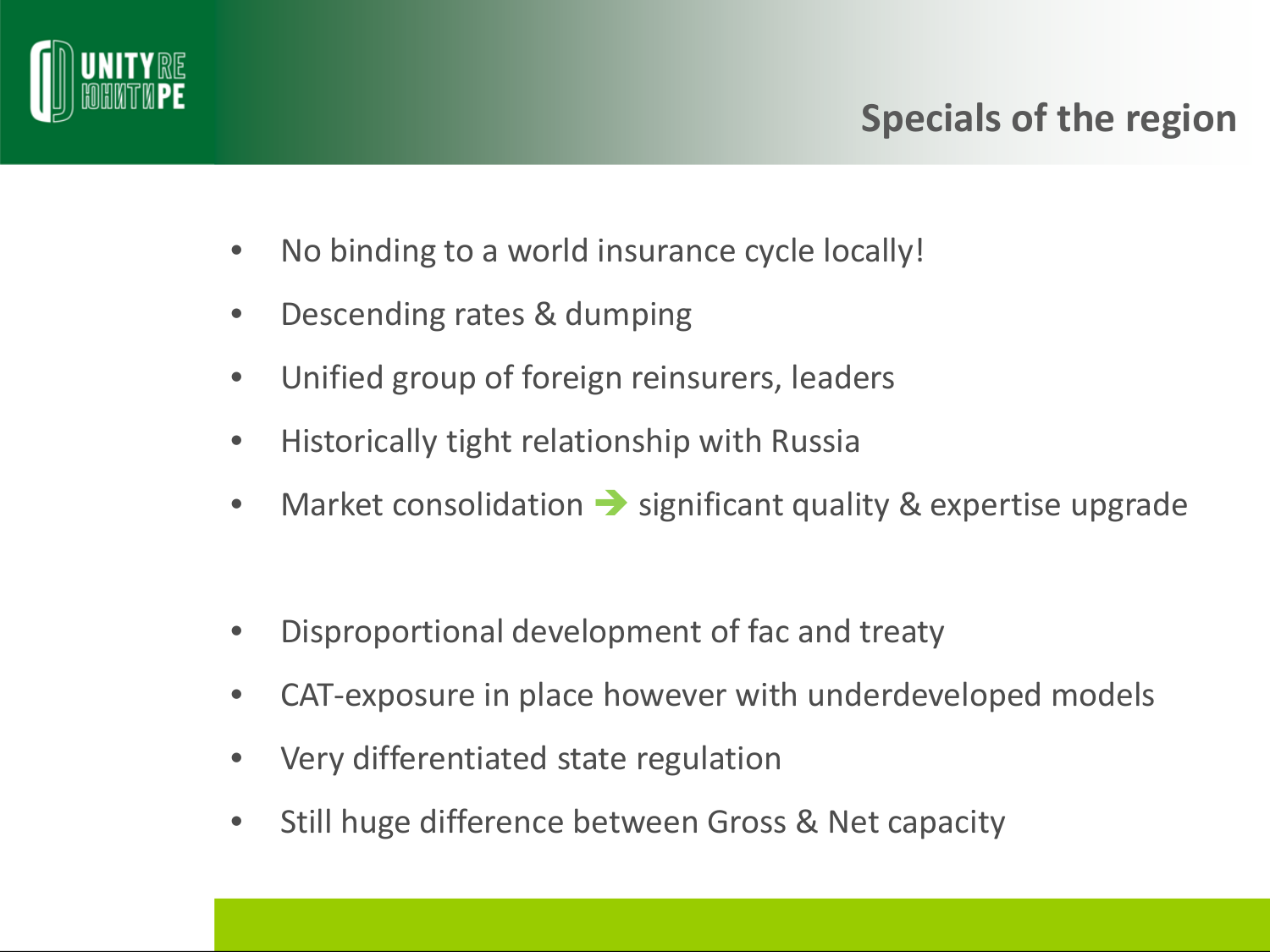

## **Demands vs solutions ;)**

- Reinsurers high-rated
- Price very cheap
- Capacity extensive
- Type XOL
- Retention the lowest
- Cover PAR + very wide umbrella
- Best if with LEG/DE, CBI, ALOP included
- Quote in a couple of hours
- Claim settlement in a couple of days
- NCBs of >10-20% every year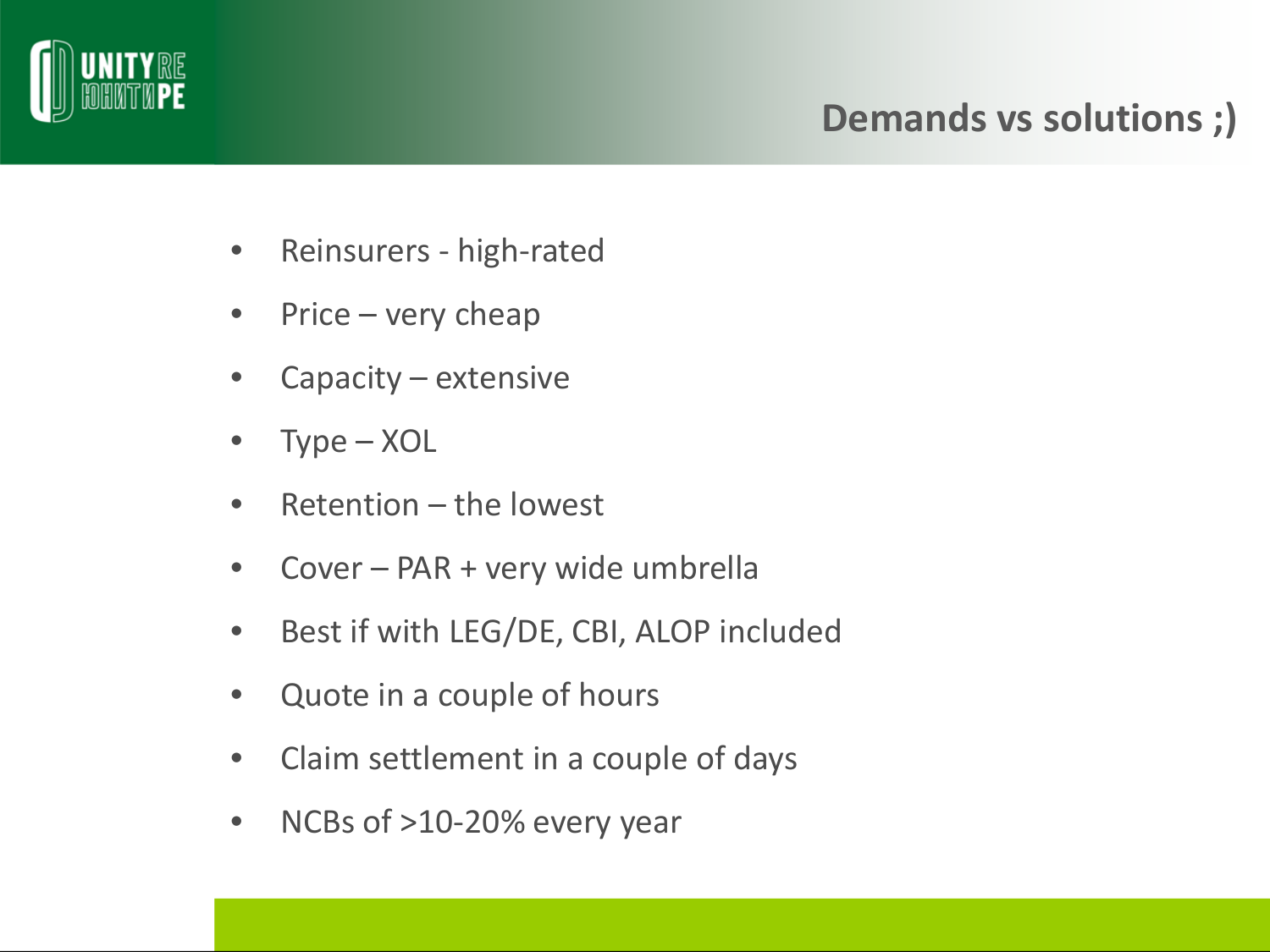

- Comfortable rating above BBB/B+
- Capacity for property fac  $-$  above 20m USD a.o.r.
- Fastest response & multiple quotations
- Alternative leading though prudent and confident
- Understanding regional marketing differences
- Rated capacity but with flexibility
- Diversified placement with the panel of  $>3-4$  reinsurers  $\rightarrow$  field for good brokers
- Targeted sales
- Attentive selection of reinsurers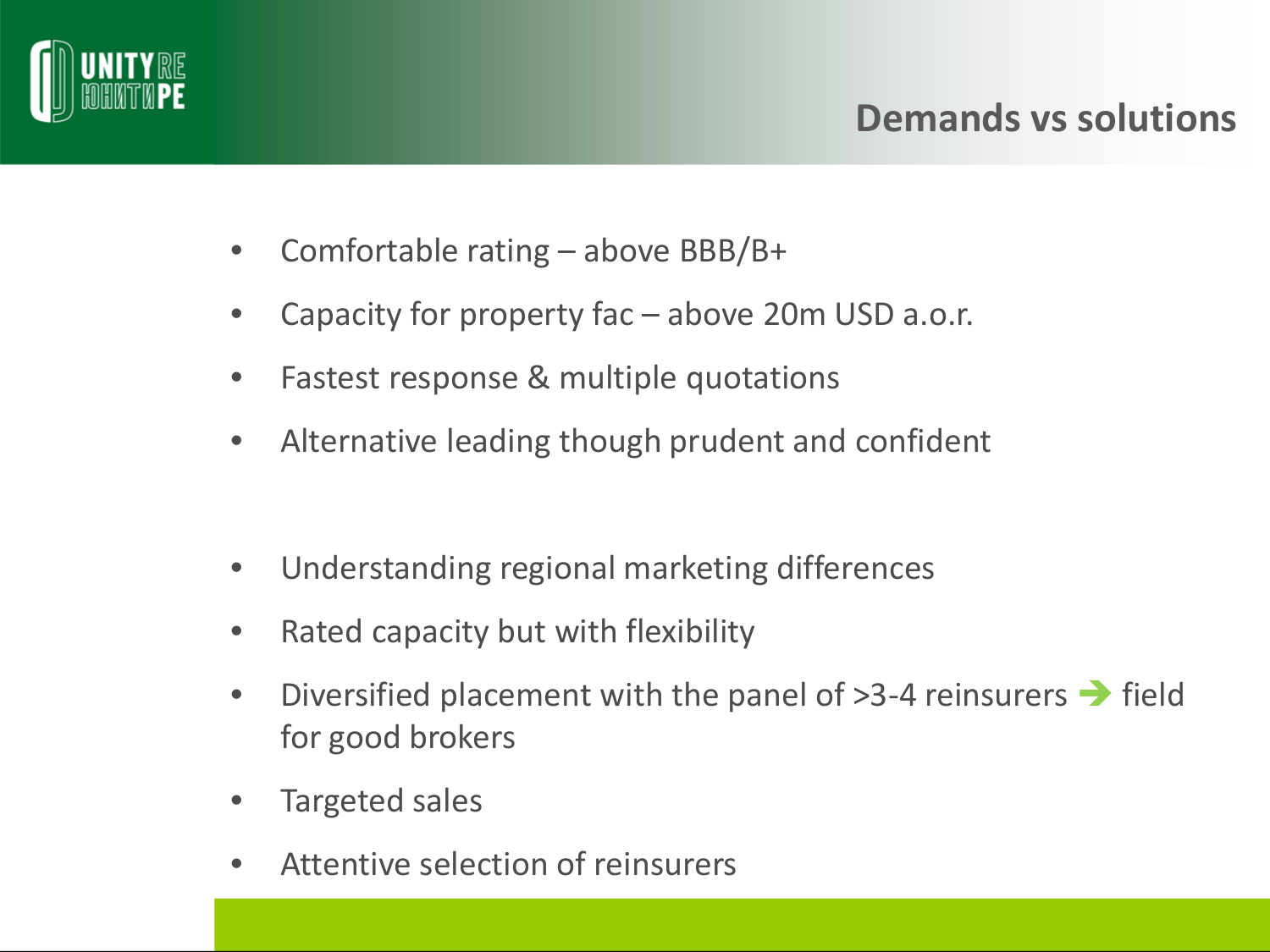

#### **Top-10 specialist reinsurers**

|                | <b>Company</b>     | <b>GWP</b><br>2012<br><b>'000 RUR</b> | <b>GWP</b><br>2012<br><b>USD</b> |
|----------------|--------------------|---------------------------------------|----------------------------------|
| $\mathbf 1$    | <b>Unity Re</b>    | 1 548 223                             | 51,6                             |
| $\overline{2}$ | <b>Moscow Re</b>   | 1 2 8 4 5 4 3                         | 42,8                             |
| 3              | <b>Kapital Re</b>  | 1 006 048                             | 33,5                             |
| $\overline{4}$ | <b>SCOR</b>        | 951 638                               | 31,7                             |
| 5              | Kama Re            | 706 664                               | 23,5                             |
| 6              | <b>Transsib Re</b> | 700 831                               | 23,4                             |
| 7              | <b>Russian Re</b>  | 574 394                               | 19,1                             |
| 8              | <b>Rosles Re</b>   | 429 616                               | 14,3                             |
| 9              | Profile Re         | 214 776                               | 71,6                             |
| 10             | <b>Express Re</b>  | 83 051                                | 2,7                              |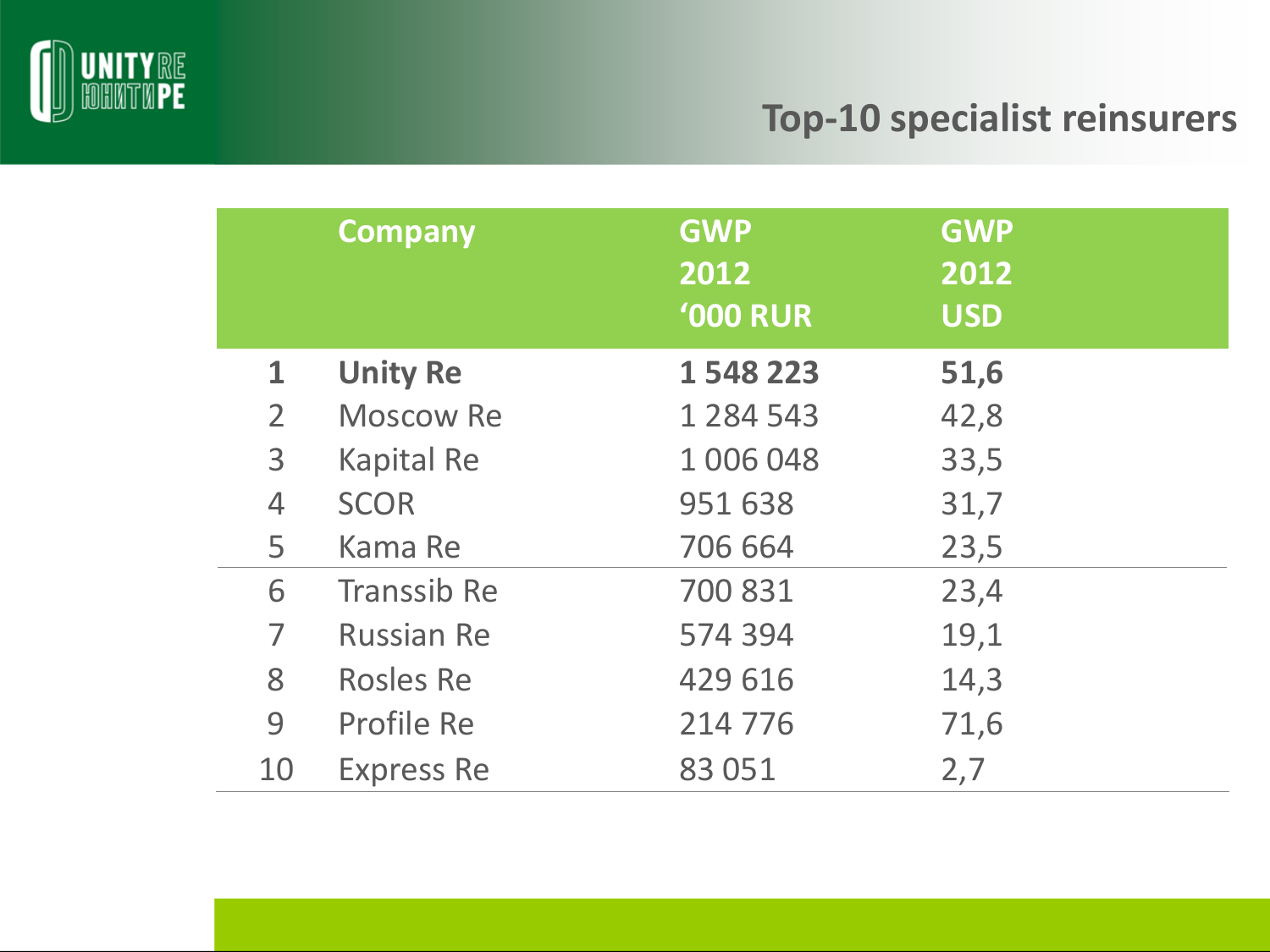

#### **Business from outside Russia**